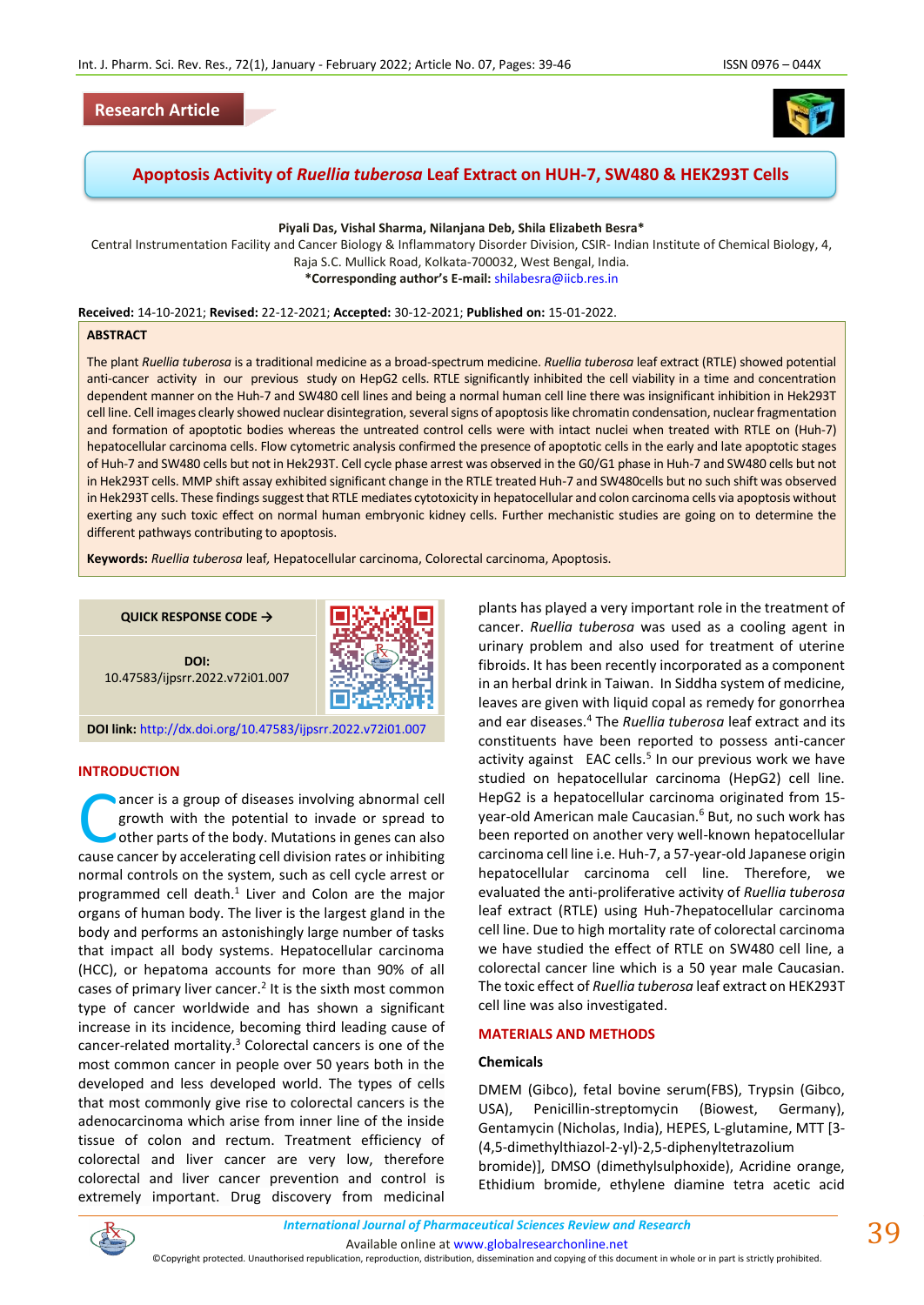(EDTA) Agarose (Puregene), Proteinase k (SRL), RNAse, JC-1 dye, Propidium iodide (Sigma), Chloroform, isoamyl alcohol, Methanol (Merk), and all other chemicals and reagents were of analytical grade and procured locally.

### **Cell culture**

Huh-7 was obtained from Nation Centre for Cell Science, Pune, India. The cells were cultured and routinely maintained in DMEM medium and the medium was supplemented with 10% heat inactivated fetal bovine serum (FBS), penicillin (100 units/ml), streptomycin (100μg/ml), gentamycin (100μg/ml) and were incubated at 37 °C in a humidified atmosphere containing  $5\%$  CO<sub>2</sub> inside a CO2 incubator. All cell lines were adherent in nature.

### **Collection, Identification, Extraction and preparation of test samples**

The leaves of *Ruellia tuberosa* were collected from the nursery of Ramakrishna Mission Ashram, Narendrapur. The plant was identified by Dr. K. Karthigeyan, scientist C, Central National Herbarium, Indian Botanical Garden, Howrah, India. Leaves of *Ruellia tuberosa* were collected, shade dried and grinded into fine dust.200gm of *Ruellia tuberosa* leaf powder was taken in a conical flask and soaked in 500ml hexane for 3 days with occasionally shaking for removal of fat. After 3 days, the mixture was filtered and the filtrate was evaporated by Rotary evaporator. After evaporation 2gm of hexane extract was obtained and was stored in air tight container. After fat removal from *Ruellia tuberosa* leaves, it was soaked in 3x500 ml of methanol for one week with occasional shaking. The mixture was filtered and the filtrate was evaporated by Rotary evaporator. After evaporation 3.4gm of sticky methanolic extract was obtained finally and designated as RTLE and kept in air tight container at 4° C. Stock solution was prepared as 1mg/ml in PBS from here desired concentrations (25,50,100,200 μg/ml) was used for *in-vitro* experiments.

### **Cytotoxicity study by MTT assay**

Huh-7, SW480, HEK293T cells (1x10<sup>5</sup>) were seeded in 96well sterile plates and were treated with different concentrations (25,50, 100,200 μg/ml) of RTLE for 24, 48 and 72 hrs.<sup>7</sup> The treated cells were grown in humidified atmosphere containing 5%  $CO<sub>2</sub>$  in an incubator at 37 $\rm ^{o}C$  and the untreated cells were considered as control. After 24, 48 and 72 hrs incubation 20µl of MTT (4-5mg/ml in PBS as a stock solution) was added to each well and incubated again for 3 to 4hrs at 37℃. MTT assay is a colorimetric assay for assessing the metabolic activity of the cells or cell viability of NAD(P)H dependent cellular oxido-reductase enzymes, and represents number of viable cells present. These enzymes are capable of reducing the tetrazolium dye MTT, which is yellow in colour, to insoluble purple colored formazan. The intensity of the colour was measured at 570 nm by micro-plate manager (Reader type: Model 680 XR Bio-Rad Laboratories Inc.). The  $IC_{50}$  values were determined for the cells.

## **Detection of cell morphological by Fluorescence Microscope**

Huh-7 cells (1x10<sup>6</sup>) was treated with  $IC_{50}$  of RTLE for 24 h were observed using a fluorescence microscope for morphological changes. The untreated control cells and the RTLE treated cells were harvested separately, washed with PBS and then stained with acridine orange (100 μg/ml) and ethidium bromide (100 μg/ml) (1:1). The cells were then immediately mounted on slides and observed under a fluorescence microscope in (Olympus, Fluoview FV10i) at 60x. for the morphological determination of the cells undergoing apoptosis.

### **Detection of cell morphology by Confocal Microscope**

Huh-7 cells( $1x10^6$ ) was treated with  $IC_{50}$ of RTLE for 24 h. After 24 hrs the untreated control cells and RTLE treated cells were harvested and washed with ice cold PBS. The cells were then stained with 10 μg/ml of propidium iodide separately for 5 min. After mounting on slides the cells were observed to see the differences in nuclear morphology between the untreated and the RTLE treated cells under confocal laser scanning microscope (Olympus, Fluoview FV10i) at 60x. Images for propidium iodide were acquired from argon/krypton laser and UV laser line using 590 nm long pass filter for propidium iodide and 450 nm band pass filter for UV images.

### **Detection of DNA Fragmentation by Agarose Gel Electrophoresis**

Huh-7, SW480 cells (1x10<sup>6</sup>) were treated with IC<sub>50</sub> dose but Hek293T cells treated with 100μg/ml dose of RTLE for 24 h The cells were re-suspended in 500 μl of lysis buffer (50 mM Tris-HCl, pH 8.0, 10 mM EDTA, 0.5% SDS), 100 μg/ml of proteinase K was added and incubation was done at 55 °C for 1 h and 37 °C overnight respectively.<sup>8</sup> DNA extraction was done by following the general phenol-chloroform extraction procedure and kept at -20 °C overnight. After centrifugation, DNA precipitates were washed with 70% chilled ethanol, dried and evaporated at room temperature and dissolved in TAE buffer (pH 8.0) at 4 °C overnight. To detect the DNA fragments, the isolated DNA samples were electrophoresed overnight at 20 V in 1% agarose gel and stained with ethidium bromide. DNA fragmentation was observed in UV transilluminator. (GENEI, Bangalore Genei Pvt. Ltd.)

### **Detection of mitochondrial membrane potential (∆ψm) assay**

Huh-7, SW480, Hek293T (1x10<sup>6</sup>) cells were treated with RTLE with desired dose and untreated as control for 24 hours to assay the mitochondrial membrane potential activity of cell in a flow cytometry. Cell were washed with PBS, pelleted down and eventually stained with JC-1 stain. The sample were incubated at 37ºC for 15 min. Shift in the mitochondrial membrane potential was determined by FACS (Becton Dickinson FACS Fortessa 4 leaser cytometer), Florence detector equipped with 520 nm argon laser light



Available online a[t www.globalresearchonline.net](http://www.globalresearchonline.net/)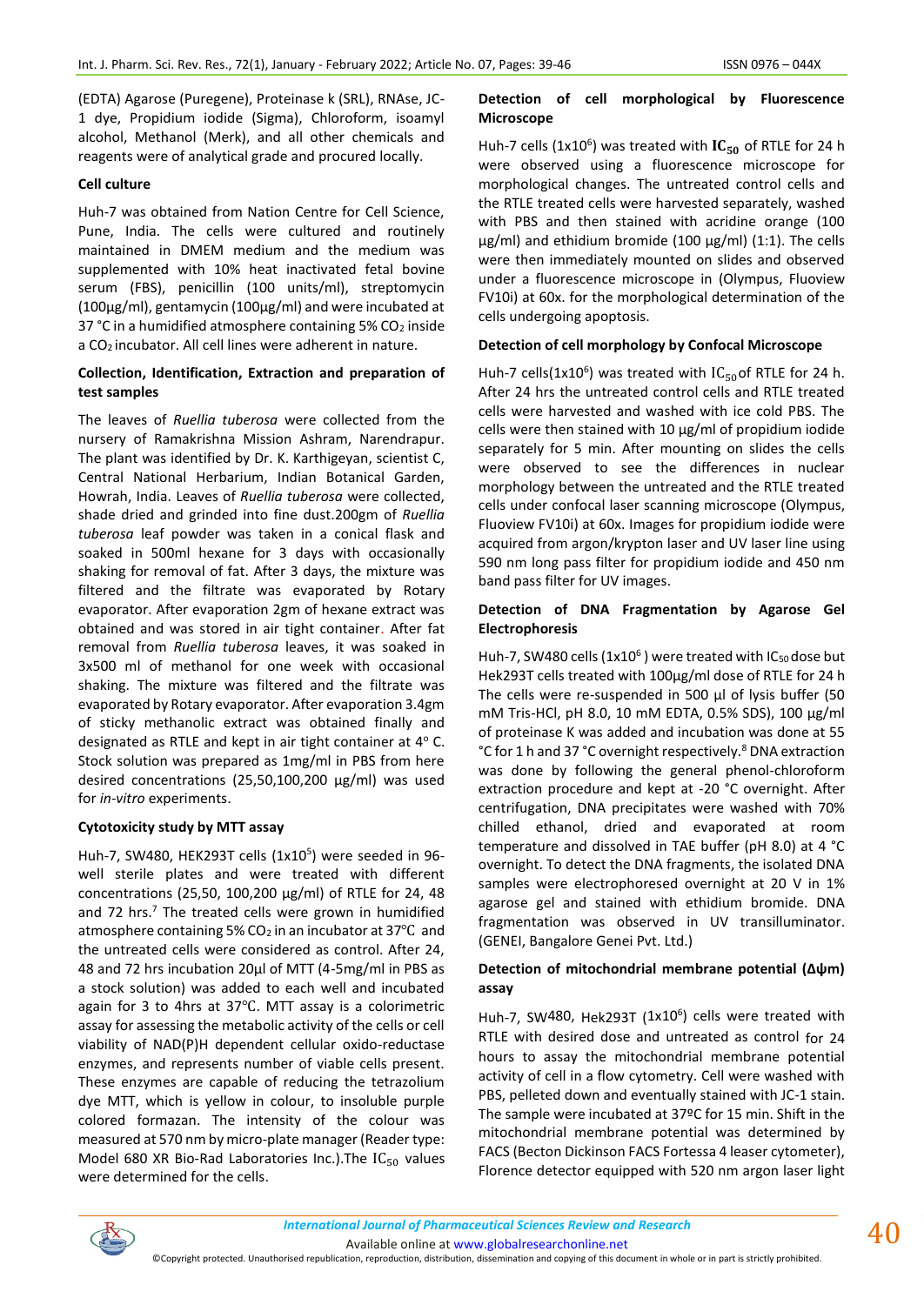source and 623 nm band pass filter (liner scale) with the help of BD FACS Diva software (Becton Dickinson).

## **Detection of Apoptosis by Flow Cytometric analysis**

In order to investigate the type of cell death induced by RTLE, flow cytometric analysis was done by performing dot plot assay. Huh-7, SW480, Hek293T (1x10<sup>6</sup>) were treated with desired dose of RTLE for 24 h.<sup>6</sup> The cells were pelleted down, centrifuged at 2000 rpm for 8 min at 4 °C and washed with Annexin V FITC binding buffer (10 mM HEPES, 140 mM NaCl and 2.5 mM CaCl2 2H2O; pH 7.4). Again after centrifuging at 2000 rpm at 4 °C, the cell pellets were dissolved in Annexin V FITC binding buffer containing annexin V FITC and propidium iodide. After 15 min incubation in dark at room temperature flow cytometric analysis was done. All data were acquired with a Becton-Dickinson FACS Caliber single laser cytometer. Flowcytometric reading was taken using 488 nm excitation and band pass filters of 530/30 nm (for FITC detection) and 585/42 nm (for PI detection). Live statistics were used to align the *X* and *Y* mean values of the Annexin-V FITC or PI stained quadrant populations by compensation. Data analysis was performed with Cell Quest (Macintosh platform) program.

## **Detection of Cell Cycle Arrest by Flow Cytometric Analysis**

In order to study the stage of cell cycle arrest in flow cytometry Huh-7, SW480 & Hek293T cells  $(1x10^6)$  were treated with desired of RTLE for 18 h. Cells were washed with PBS, fixed with cold methanol by adding methanol drop-wise and kept at -20 °C for 3 min. They were then resuspended in cold PBS and kept at 4 °C for 90 min. Cells were pelleted down, dissolved in cold PBS, treated with RNase A for 30 min at 37 °C and stained with propidium iodide (20 μl from 50 μg /ml) and kept in dark for 15 min. Cell cycle phase distribution of nuclear DNA was determined on BD FACS Diva software (Becton Dickinson FACS).<sup>9</sup>

# **Statistical Analysis**

Percentage of cell growth inhibition was calculated by the following formula: % Cell Inhibition= 10 X (O.D of Control – O.D. Of treated /O. D. of Control), O. D= Optical Density.

Percentage of cell viability was calculated as follows: Viable Cells (%) = (Total number viable cells per ml/Total number of cells per 1ml) x100.

# **RESULTS**

# **Cytotoxicity study by MTT assay**

In the MTT assay, Huh-7, SW480, cells there was significant reduction in the O.D values after treating all the, the with RTLE in a time and concentration dependent manner compared to that of control cells whereas in HEK293T cells insignificant reduction in the O.D values were observed. These observations provided proof for cytotoxic nature of RTLE towards only on all the carcinoma cell lines. The  $IC_{50}$  value of RTLE was 44.97µg for Huh-7 cells, 41.6µg for SW480 respectively.











**Figure 2:** Line graph shows the percentage inhibition of viable cells in Huh-7, SW480 cells treated with RTLE for



©Copyright protected. Unauthorised republication, reproduction, distribution, dissemination and copying of this document in whole or in part is strictly prohibited.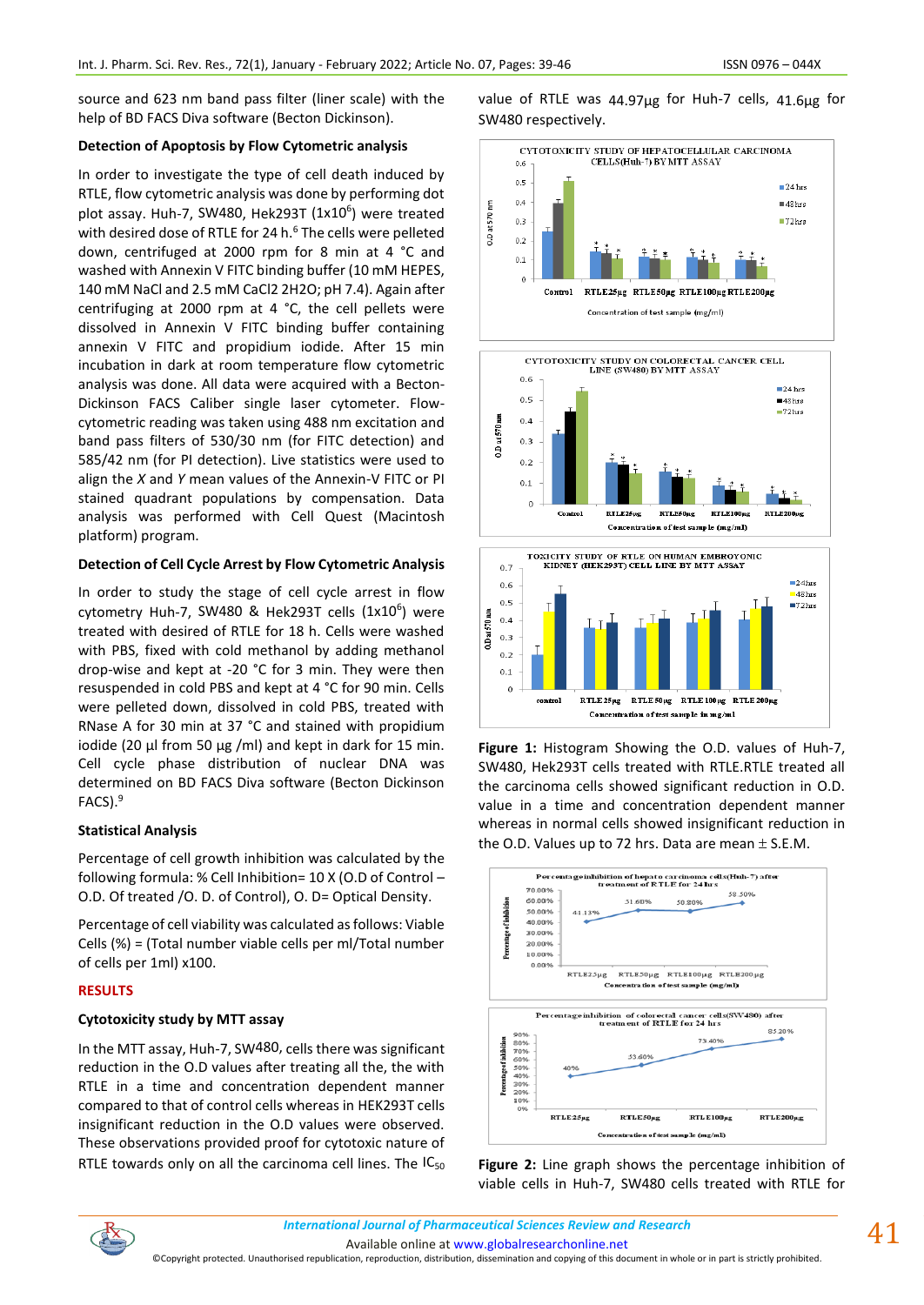24hrs. RTLE treated cells significantly increases the % inhibition in a time and concentration dependent manner. The IC<sub>50</sub> value of RTLE were calculated for Huh-7 44.97µg, SW480 41.6µg for 24hrs respectively.

## **Detection of cell morphology by Fluorescence & Confocal Microscope**

Observations revealed that RTLE treated and control Huh-7 cells was stained with both acridine orange and ethidium bromide confirm the presence of apoptotic cells early and late as compared to the untreated control cells. In this study nuclear changes were observed including chromatin condensation and apoptotic body formation that are the indication of apoptotic processes. Apoptosis further confirmed by confocal images of RTLE induced apoptotic changes in Huh-7cells after 24 h of treatment showing chromatin disintegration and formation of apoptotic bodies whereas the untreated control cells were with intact nucleus.

Hepatocellular Carcinoma Cells (Huh-7)



**Figure 3:** Fluorescence and confocal microscopic images of both the untreated control and RTLE treated hepatocellular carcinoma cells. Control cells give a bright green fluorescence whereas the treated cells show an orange red colour, demarking the occurrence of Apoptosis in hepatocellular carcinoma, Huh-7 cells.



**Figure 4:** Confocal microscopic image of Huh-7 cell line after 24 hours of treatment with RTLE. Treated cells showed nuclear fragmentation which is a sign of apoptosis whereas control cells showed intact nucleus which has been indicated by arrow.

## **Detection of DNA Fragmentation by Agarose Gel Electrophoresis**

The gel pattern of the DNA samples isolated from untreated control Huh-7, SW480 cells showed intact DNA bands, whereas the gel pattern of the DNA samples isolated from RTLE treated Huh-7 and SW480 cells showed degraded DNA bands in the form of ladders. So, the observations confirmed that the treatment with RTLE in both the cells caused apoptosis.



**Figure 5:** DNA fragmentation by agarose gel electrophoresis in Huh-7 and SW480cells. Lane 1 represent control cells which shows intact DNA whereas Lane 2 represent RTLE desired dose treated cells in which DNA fragments are clearly visible in carcinoma cells.

### **Detection of mitochondrial membrane potential (∆ψm) assay**

Mitochondrial dysfunction is an essential target for induction of apoptosis. The hepatocellular carcinoma (Huh-7), colorectal cancer (SW480) and normal(Hek293T) cell lines when treated with desired dose of RTLE, there was a loss of Mitochondrial Membrane Potential (Δψm) of cancer line and insignificant loss in normal cell line. The JC-1 stain cannot accumulate in the mitochondria of the apoptotic cells, as the mitochondrial membrane potential collapses, hence showing green fluorescence (P4) denotes apoptotic cells and red fluorescence (P3) denoting healthy cells where JC-1 stain accumulates. Depolarization in mitochondrial membrane potential was observed by staining untreated and treated cell by JC-1 dye. The depolarization led to a transmembrane shift from red to green fluorescence leading to release of cytochrome c. A significant transmembrane shift of 9.6% to 41.7%,12.4% to 58.5% were observed when Huh-7, SW480 cells were treated with the  $IC_{50}$  value of RTLE for 24 hours respectively. But an insignificant transmembrane shift of 14.6% to 9 % were observed when HEK293T was treated with the desired dose of RTLE for 24 hours.



©Copyright protected. Unauthorised republication, reproduction, distribution, dissemination and copying of this document in whole or in part is strictly prohibited.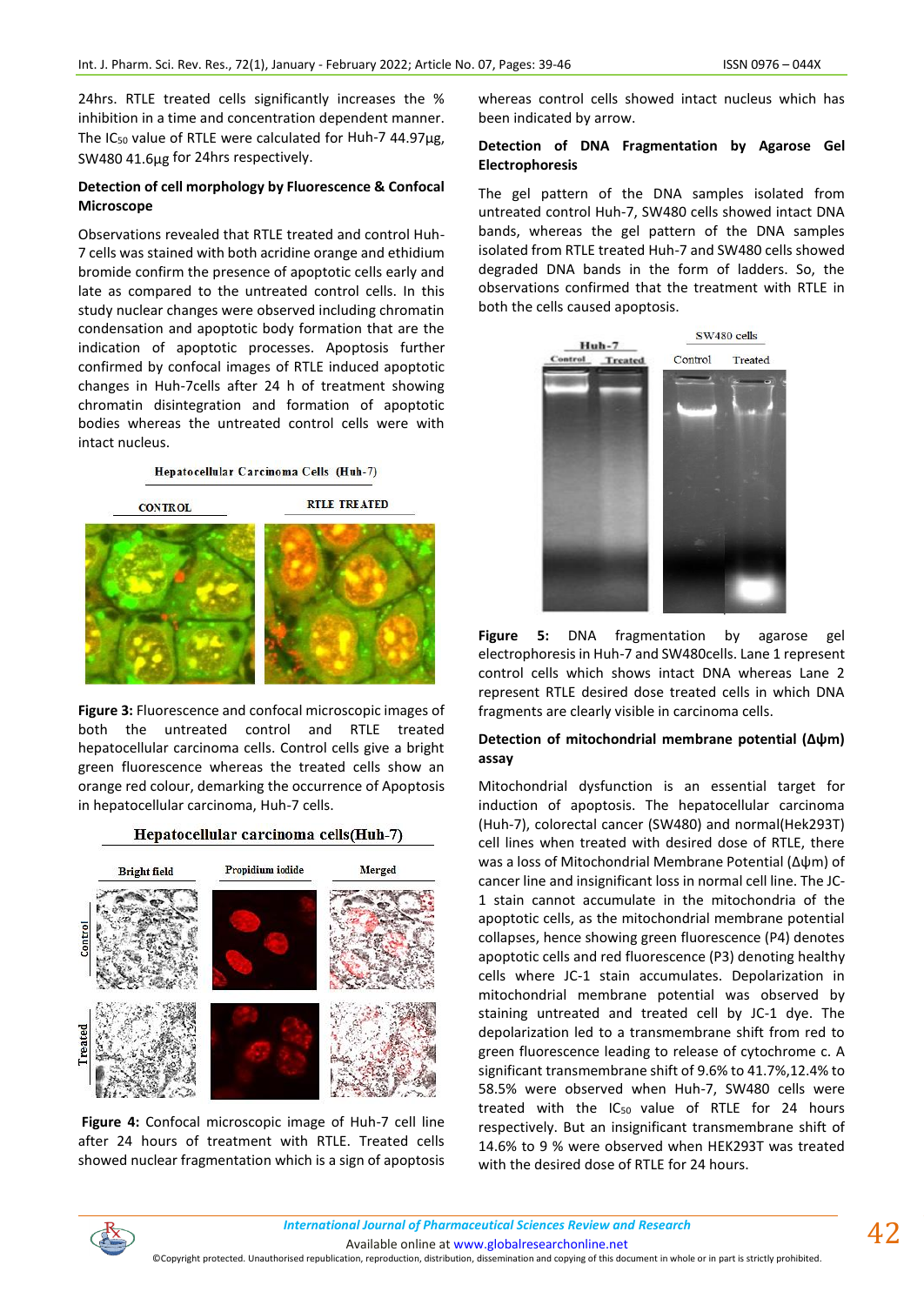

**Figure 6:** Flow cytometric analysis of mitochondrial membrane potential (∆ψm) on Huh-7, SW480 and HEK293T cell lines in both control and RTLE treated cells respectively after 24 hrs of treatment. Transmembrane shift was significantly increased in Huh-7, SW480 cells whereas in the normal HEK 293T cells insignificant increase observed when treated with desired dose of RTLE. Histogram showing the fold's decrease in mitochondrial membrane potential (∆ψm) in Huh-7 and SW480 cells and increase in mitochondrial membrane potential(∆ψm) in HEK 293T cells when treated with RTLE.

## **Detection of apoptosis by flow cytometry**

In the flow cytometric analysis, double labeling technique, using Annexin V-FITC and propidium iodide, was utilized. Lower left (LL) quadrant (Annexin V-/PI-) is regarded as the population of live cells, lower right quadrant (LR) (Annexin V+/PI-) is considered as the cell population at early apoptotic stage, upper right (UR)quadrant (annexin V+/PI+) represents the cell population at late apoptotic stage. Flow cytometric data analysis revealed that after

18h of treatment with desired dose of RTLE for quantification of apoptosis was observed for Huh-7 1.2% against 22.3%, SW480 0% against 25%, cells were in upper right quadrant which implies apoptotic cells thereby, showing apoptotic inducing property of RTLE on colorectal and hepatoma cells. In normal cells HEK293T 80.5% against 80.9% cells were in upper right quadrant does not implies apoptotic cells thereby, RTLE shows non-apoptotic inducing property towards both the normal cell lines.



**Figure 7:** Flow cytometric analysis of untreated control and RTLE treated of Huh-7, Sw480 and HEK 293T cells respectively stained with Annexin V FITC and propidium iodide. Dual parameter dot plot of FITC fluorescence (*x*-axis) *vs* PI-fluorescence (*y*-axis) shows logarithmic intensity.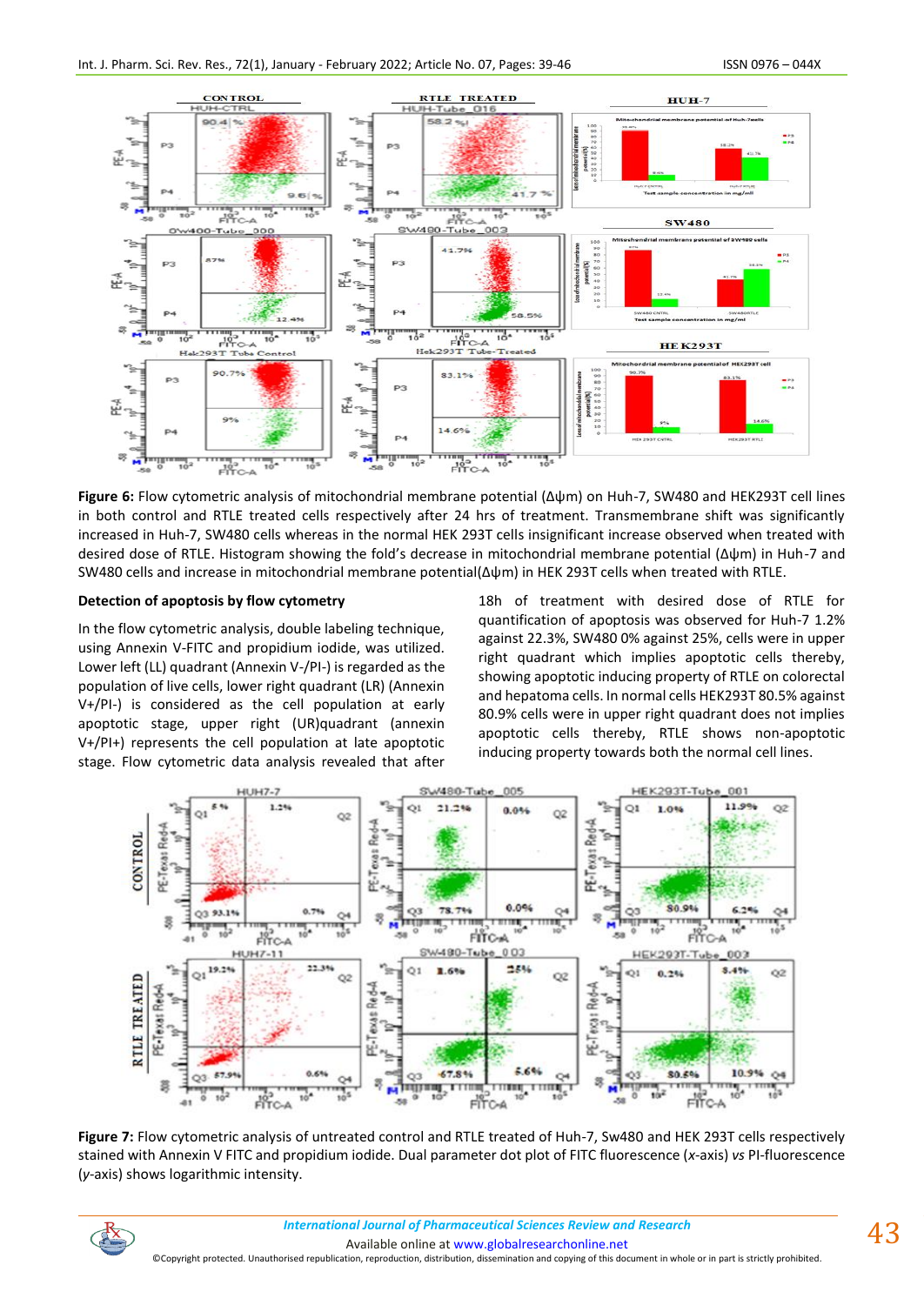### **Detection of Cell Cycle Arrest by Flow Cytometric Analysis**

Flow cytometry analysis showed that after 24hrs treatment of Huh-7, SW480 cell lines with RTLE at desired dose, sub-G1 peak was markedly changed, but in case of Hek293T cells insignificant change at sub-G1 peak was observed. The DNA content increase in RTLE treated cell 56% against 37.9% in Huh-7, 32.2% against 30% in SW480, 70.9% against 71% in HEK293T cells. These observations revealed that RTLE significantly inhibited the growth of Huh-7, SW480, cells by arresting the cell populations in the sub-G0/G1 phase of the cell cycle.



**Figure 8:** Flow cytometric analysis of cell cycle phase distribution in control and treated Huh-7, SW480, Hek293T cells respectively after 18 hrs treatment at desired dose of RTLE.

### **DISCUSSION**

Hepatocellular carcinoma (HCC), or hepatoma accounts for more than 90% of all cases of primary liver cancer and colorectal cancer is one of the most common cancer in people over 50 years both in the developed and developing countries. Primary liver cancer includes hepatocellular carcinoma (HCC) (comprising 75%-85% of cases) and intrahepatic cholangiocarcinoma (comprising 10%-15% of cases) as well as other rare types. The main risk factors for HCC are chronic infection with hepatitis B virus (HBV) or hepatitis C virus (HCV), aflatoxin-contaminated foodstuffs, heavy alcohol intake, obesity, smoking, and type 2 diabetes.<sup>10</sup> The rising obesity prevalence is considered a contributory factor to the observed increasing incidence of HCC in low-risk HCC areas. $11$  Primary prevention of the majority of liver cancer cases has been feasible through a vaccine against HBV since 1982, and future benefits of this vaccine will accrue as younger generations vaccinated in childhood reach the ages where liver cancer becomes common. The WHO recommends its inclusion in routine infant immunization programs and, by the end of 2016, 186 countries had introduced the HBV vaccine into their national immunization schedules with many countries achieving greater than 80% coverage for the full recommended dose. $12$  The vaccine has dramatically reduced the prevalence of HBV infection and the incidence

of HCC at younger ages in high-risk countries in East Asia, where mass vaccination was first introduced. $^{13}$  However, currently, there is no vaccine available to prevent HCV infection. Although there have been substantive declines in HCV transmission in highly resourced countries, the continued use of contaminated needles and unsafe transfusions contribute to the spread of infection in several low-income countries.<sup>14</sup>

Colorectal cancer Over 1.8 million new colorectal cancer cases and 881,000 deaths are estimated to occur in 2018, accounting for about 1 in 10 cancer cases and deaths. Overall, colorectal cancer ranks third in terms of incidence but second in terms of mortality. Colorectal cancer incidence rates are about 3-fold higher in transitioned versus transitioning countries; however, with average case fatality higher in lower HDI settings, there is less variation in the mortality rates. Colorectal cancer incidence rates vary widely, with 8-fold and 6-fold variations in colon and rectal cancer, respectively, by world region; the disease can be considered a marker of socioeconomic development and, in countries undergoing major development transition, incidence rates tend to rise uniformly with increasing HDI.<sup>15,16</sup> Assessing incidence and mortality trends the types of cells that most commonly give rise to colorectal cancers is the adenocarcinoma which is cancer of the cells that line the inside tissue of the colon

<sup>©</sup>Copyright protected. Unauthorised republication, reproduction, distribution, dissemination and copying of this document in whole or in part is strictly prohibited.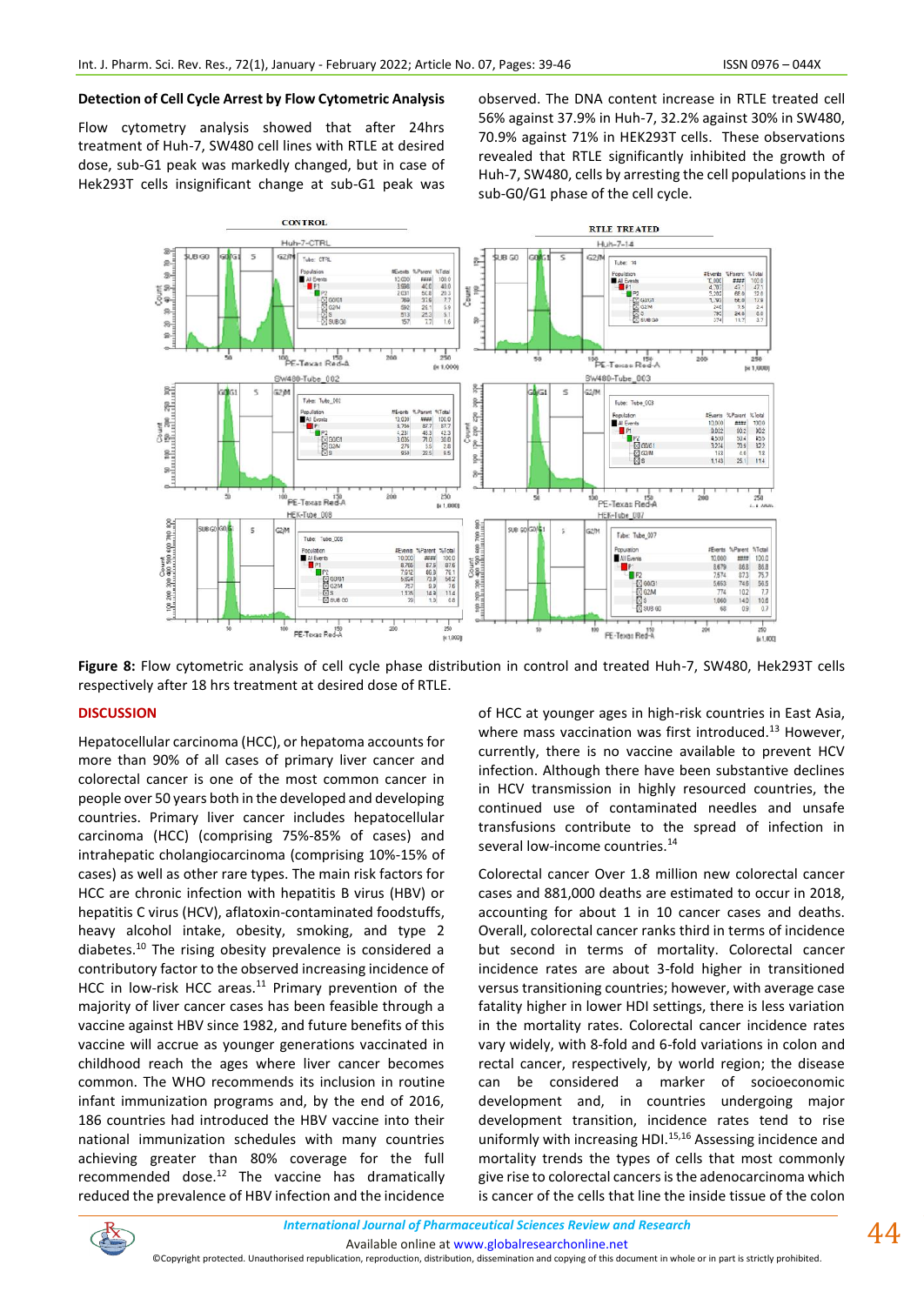and rectum.<sup>17</sup> Treatment efficiency of colorectal and liver cancer is low, therefore colorectal and liver cancer prevention and control is extremely important. Recent developments in the treatment of HBV and HCV suggest that large numbers of liver cancer cases could be avoided, although the costs are prohibitive at present.<sup>10</sup> *Ruellia tuberosa* L. (Acanthaceae), is a tropical plant which is widely distributed in Southeast Asia. In folk medicine, it has been used as diuretic, antidiabetic, antipyretic, analgesic, antihypertensive and antidotal agent. It has different names such as Minnie Root, Fever Root, Snapdragon Root and Sheep Potato. In Sabah, Malaysia, the plant is called by the local as "Cracker Plant" as the seeds burst when comes in contact with water. The plants can be easily found in the shady and moisture place such as side drain. Recently, it has been incorporated as a component in an herbal drink in Taiwan. However, very few chemical constituents and pharmacological activities have been reported on this species. The whole plant has been shown to possess antimicrobial activity and the stem has also been shown to possess antioxidant activity.<sup>18,19</sup>

The anticancer activity of *Ruellia tuberosa* leaf extract (RTLE) using hepatocellular carcinoma (Huh-7), colorectal cancer (SW480) and its effect on normal human kidney (HEK293T) was studied. The cytotoxic activities of RTLE were supported by the observations in MTT assays. RTLE showed the anti-proliferative activities of metabolically active Huh-7 & SW480 cells in a concentration and time dependent manner. We also studied the toxic effect of RTLE on HEK293T cells. In MTT assay of RTLE treated HEK293T cells insignificant inhibition took place in a nonconcentration and time dependent manner. Anti-cancer activity of RTLE was investigated by different morphological studies like fluorescence microscopic, confocal microscopic in hepatocellular carcinoma cells. The process of apoptosis is characterized by several morphological changes such as cell shrinkage, membrane blebbing, chromatin condensation, nuclear fragmentation and formation of apoptotic bodies. Fluorescence microscopic images clearly showed nuclear disintegration of RTLE treated hepatocellular carcinoma cells compared with that of the untreated control cells when stained with acridine orange and ethidium bromide. The untreated control cells showed bright green fluorescence. On the contrary RTLE treated cells showed more intense orangered fluorescence and reduced green fluorescence. The observations indicated that the treatment of Huh-7 cells with RTLE shows apoptosis. Apoptosis activity of RTLE was further evidenced from the confocal microscopic images of the treated hepatocellular carcinoma cells when compared with that of the untreated control cells. After RTLE treatment, Huh-7 cells showed several signs of apoptosis like chromatin condensation, nuclear fragmentation and formation of apoptotic bodies whereas the untreated control cells were with intact nuclei.

Further evidence in support of the anti-cancer activity of RTLE was obtained from the gel patterns of agarose gel electrophoresis. RTLE treated both the cells showed

degraded DNA bands in the form of ladders, a typical indication of apoptosis, whereas the untreated control cells showed intact DNA bands when observed in UV transilluminator. The mitochondrial membrane potential assay by JC-1dye showed increase in mitochondrial membrane potential in both Huh-7 & SW480 cells but did not increase in case of Hek293T cells. Experiments also showed increased number of cells in the late apoptotic stage after treatment of Huh-7 cells& SW480cells with RTLE which implies the fact that apoptosis was triggered by the treatment with RTLE in Huh-7 cells& SW480cells but not in case of Hek293T cells. Cell cycle analysis revealed that treatment of Huh-7& SW480cells with RTLE arrested the Huh-7 & SW480cells cell populations in the sub  $G_0/G1$ phase of cell cycle. However, RTLE did not change populations of Hek293T cells in the sub  $G_0/G1$  phase of cell cycle.

### **CONCLUSION**

It has been concluded that RTLE possess anti-proliferative and cytotoxic effect against hepatocellular carcinoma cell (Huh-7) and Colorectal cancer (SW480) cells but it shows insignificant inhibition and non- apoptotic activity against normal human embryonic kidney cells (HEK293T). Therefore, we can conclude that RTLE specifically shows activity in cancer cells. The plant *Ruellia tuberosa* possesses lots of medicinal value. It can be considered as a potent anti-cancer agent for treatment of hepatocellular carcinoma and Colorectal cancer with less side effects. Further mechanistic study should be done and identify the active compounds which are responsible for anticancer activity of *Ruellia tuberosa* on both the adenocarcinoma.

**Acknowledgement:** The authors of this paper are very much thankful to Council of Scientific and Industrial Research, Indian Institute of Chemical Biology (CSIR-IICB), Kolkata for providing the platform to perform the research work.

#### **REFERENCES**

- 1. Doll R and Peto R, The causes of cancer, Journal of the National Cancer Institute, 1981; 66: 1191–308.
- 2. Kumar V, Abbas A, Aster J, Robbins C, Pathologic Basis of Diseases, Elsevier, 2014; 30(4): 272-278.
- 3. Salem R, Lewandowski R J, Chemo embolization and radio embolization for hepatocellular carcinoma. *Clin. Gastroenterology Hepatol,* 2013; 11: 604.
- *4.* Daya L C, Patel MB, Mishra SH, Review on Ruellia tuberosa, PHCOG J, 2010; 2(12): 506-512*.*
- 5. Nagarjuna V, Nagarathna PKM, Divya M, Evaluation of anticancer activity of Ruellia tuberosa on EAC induced mammary tumour, International Journal of Pharmacology and Toxicology, 2013; 1(2): 36-42.
- 6. Dey S, Roy S, Deb N, Sen K, Besra SE, Anti-carcinogenic activity of Ruellia tuberosa L. (Acanthaceae) leaf extract on hepatoma cell line & increased superoxide dismutase activity on macrophage cell lysate, International Journal of Pharmacy and Pharmaceutical Sciences, 2013; 5(3): 885- 861.



©Copyright protected. Unauthorised republication, reproduction, distribution, dissemination and copying of this document in whole or in part is strictly prohibited.